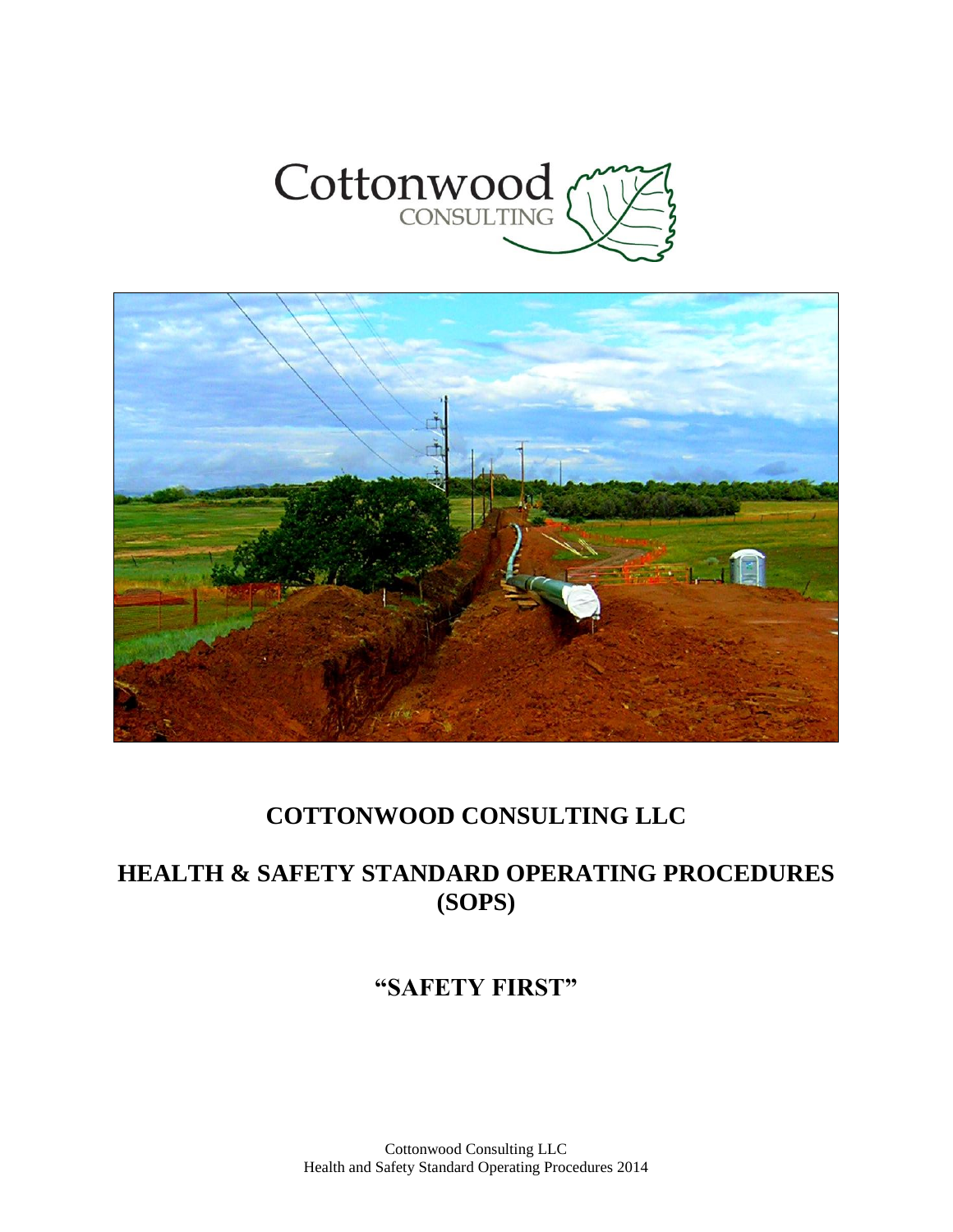

# **Cottonwood Consulting LLC**

# **Health & Safety Standard Operating Procedures**

## **Introduction:**

Cottonwood Consulting LLC (Cottonwood) makes all reasonable efforts to:

- protect the health and safety (H&S) of Cottonwood personnel;
- provide safe work environments for personnel;
- provide information to all personnel about H&S hazards;
- identify and correct H&S hazards; and
- encourage personnel to report hazards.

Cottonwood has adopted these H&S Standard Operating Procedures (SOPs) which describe specific requirements for program responsibility, compliance, personnel responsibility, safety meetings, safety trainings, accident reporting, safety committee, and record keeping (relevant forms included as Attachment 1).

### **Purpose:**

The purpose of this plan is to set clear expectations for Cottonwood's safety program. All personnel at Cottonwood have a responsibility to ensure documented safety protocols are applied and followed for all work performed.

### **Compliance:**

Cottonwood complies with all legally mandated H&S rules and regulations as well as develops and implements its own voluntary H&S programs to deliver a safe and effective work environment for its personnel and clients. Cottonwood also complies with clientspecific safety policies.

## **Responsibilities:**

- Health and Safety Supervisor (H&S Supervisor)
	- o Oversees compliance of Cottonwood and regulatory safety policies and procedures throughout the organization.
	- o Understands client's specific safety policies, procedures and reporting requirements and complies accordingly.
	- o Identifies, eliminates, and/or reduces unsafe work conditions and potential hazards.
	- o Investigates, reviews, and reports on all accidents involving personnel or which occur on the job site, and completes follow up reporting.
	- o Represents Cottonwood during investigations conducted by the Occupational Safety and Health Administration (OSHA), by any other federal, state, or local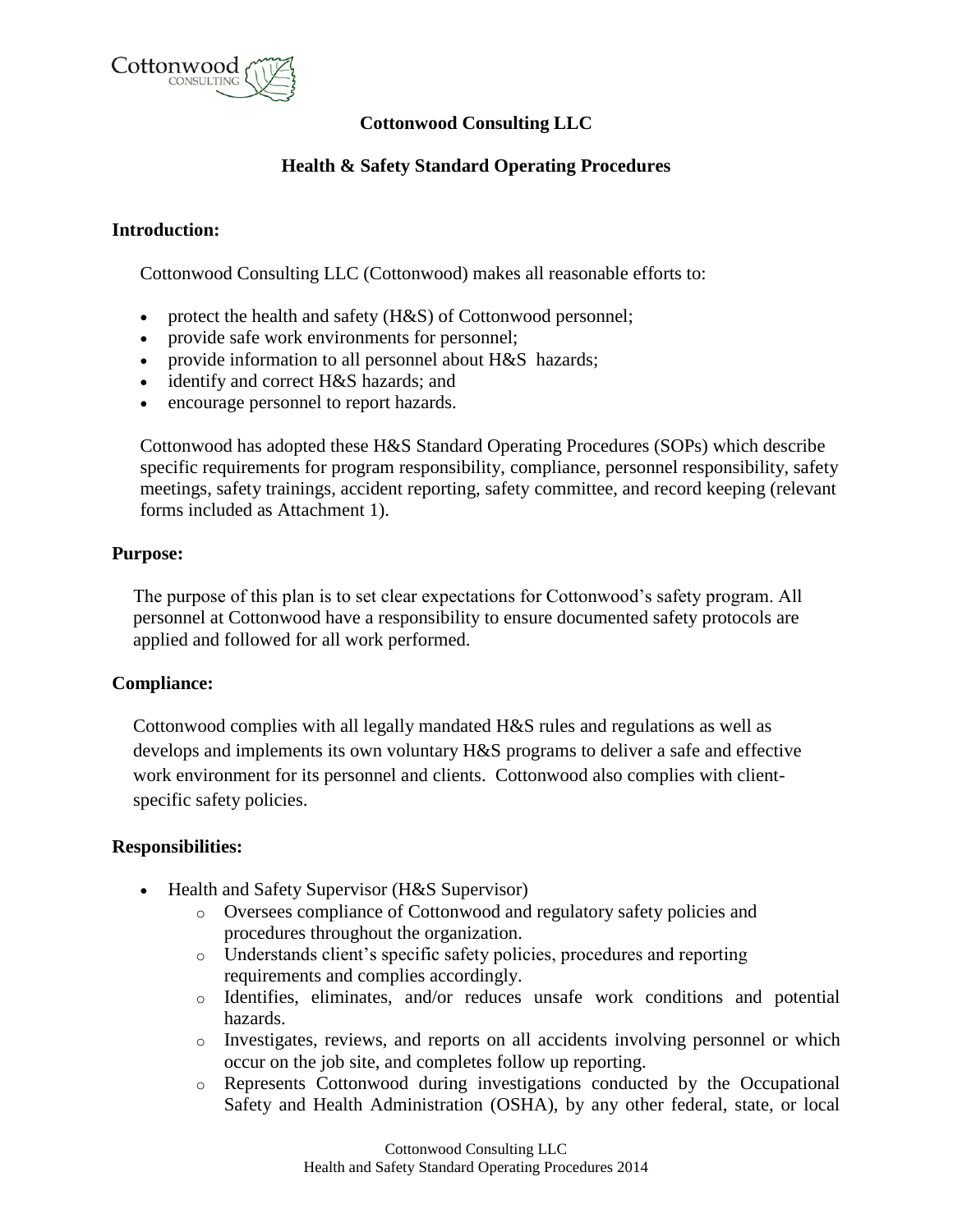

safety and health personnel, or by insurance underwriting or client representatives.

- o Trains personnel in company safety policies and procedures.
- o Schedules and conducts Safety Meetings.
- o Implements new written safety plans and/or programs as needed.
- o Establishes safety goals and objectives for the Cottonwood.
- o Provides H&S training as required.
- o Maintains accident rates and records.
- o Implements new written safety plans and/or programs as needed.
- o Maintains knowledge of all Cottonwood's H&S procedures.
- o Audits Cottonwood's safety programs for effectiveness.
- Personnel Responsibilities
	- o Follows Cottonwood and federal and safety rules.
	- o Reports unsafe conditions to the H&S supervisor.
	- o Reports all accidents and injuries immediately to the H&S supervisor.

### **Health and Safety Meetings:**

- Regular Safety Meetings
	- o H&S meetings are conducted monthly for all personnel.
	- o Safety topics are chosen based on currently relevant safety issues.
	- o Meetings will be documented with the following information at a minimum:
		- Subject matter;
		- Name of instructor or presenter;
		- Name of attendee; and
		- Date of meeting.
- Pre-Job Safety Meetings
	- o Pre-Job safety meetings will identify and document specific hazards associated with a particular job and ways to eliminate or reduce these risks.
	- o Meetings will be held at the start of each field work day.
	- o Meetings shall be held again when a job task work environment changes.
	- o A Cottonwood representative shall direct pre-job meetings.

### **Training:**

Cottonwood requires that all personnel be trained to protect themselves from hazards in their working environments. Personnel shall be trained in the following:

- o Personal Safety and general H&S practices;
- o Job-specific H&S practices and hazards;
- o Minimization of risks through sound safety practices and use of personal protective equipment (PPE);
- o Vehicle and driving safety;
- o Hazard Communication Chemical Safety; and
- o Cottonwood's Safety SOPs.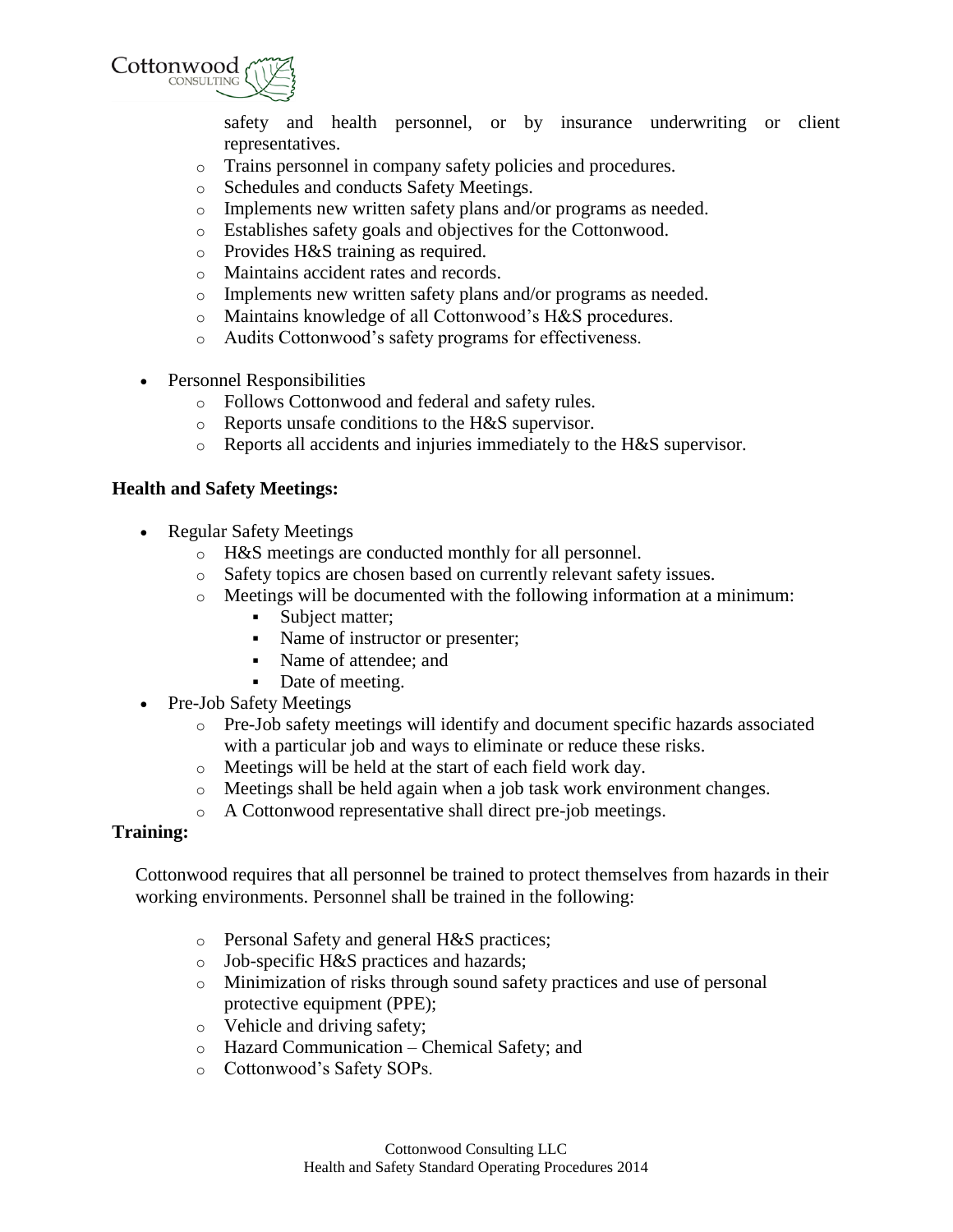

## **Accident Reporting Procedures:**

- Near Miss
	- $\circ$  Personnel are encouraged to report to the H&S supervisor observed events that had the potential to result in an injury or property damage.
- Injury or Property Damage
	- o Personnel are required to report accident/exposure to the H&S supervisor as soon as possible, and not later than 24 hours of the incident.
	- o Personnel shall complete Incident Investigation Report Form (attached)
	- o H&S Supervisor investigates the incidents and handles all necessary reporting requirements.
	- o All accidents involving injury including serious injury and death will be handled and reported in accordance with OSHA rules.

#### **Inspections:**

- The following equipment will be inspected monthly and before each use:
	- o Portable atmospheric monitors (4 gas meters when needed); and
	- o Fire Fighting Equipment (fire extinguishers).
- Annual inspections, testing, training and/or reporting will occur for the following equipment:
	- o Fire Fighting Equipment;
	- o Portable Cylinders, Compressed Gas and Air;
	- o Portable atmospheric monitors;
	- o Chemical Inventory; and
	- o OSHA 300 Log.
- A physical examination is recommended bi-annually (every two years).

#### **Safety Committee:**

Company Safety Committees may be utilized at the discretion of the H&S Supervisor.

- Safety Committee Members
	- o Safety Committee members shall be appointed by the H&S Supervisor.
	- o Safety Committee members shall serve a minimum of one year.
	- o The H&S Supervisor or designee shall guide Safety Committee meeting.
- Safety Committee Members Duties
	- o Proposes and reviews safety policies and procedures.
	- o Helps and occasionally leads Safety trainings and meetings.
	- o Assists in accident investigations.
	- o Identifies work place hazards and ways to mitigate them.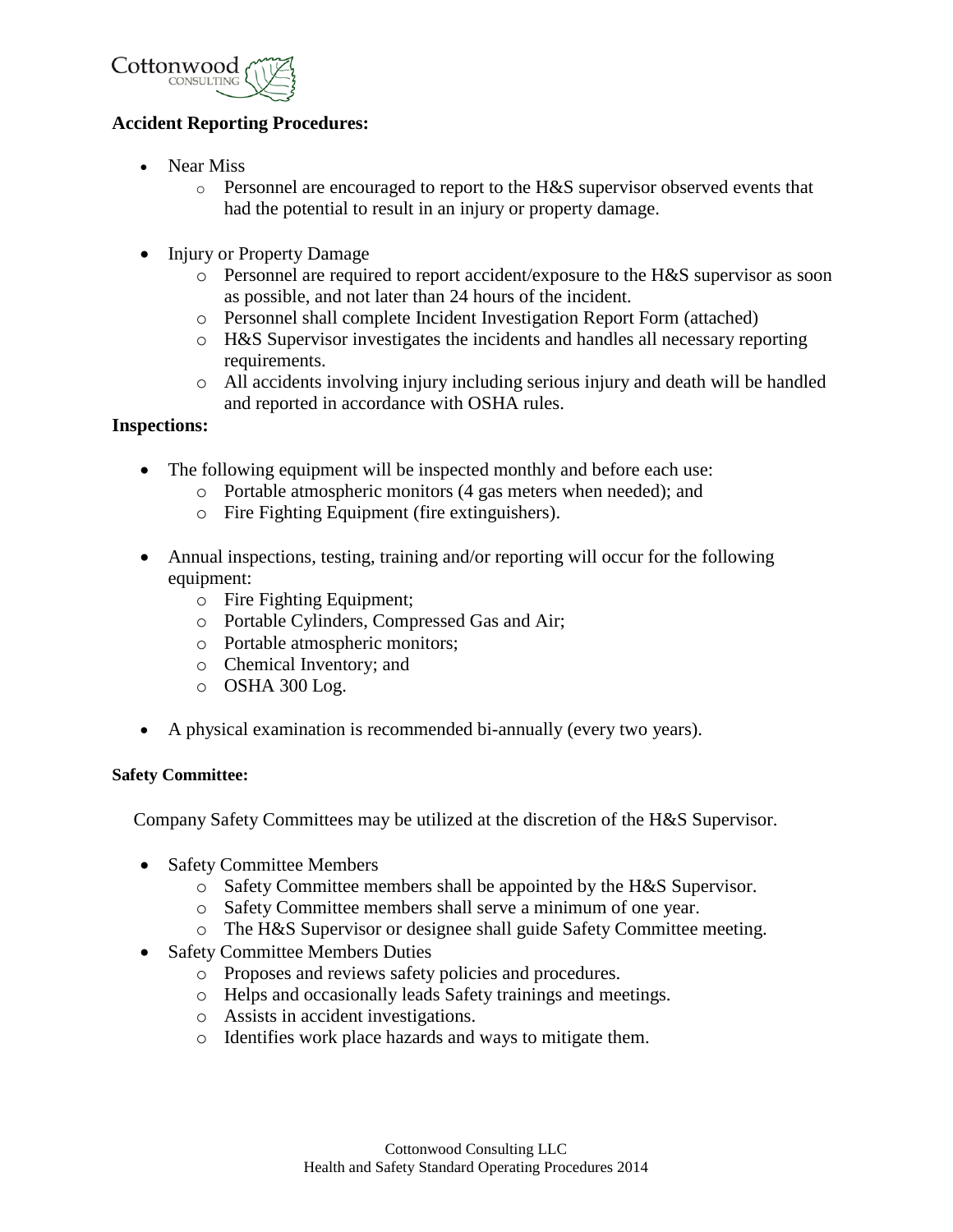

## **Violence in the workplace policy**

Cottonwood is committed to maintaining a workplace that is free from acts or threats of violence. In keeping with this commitment, Cottonwood has established a "zero tolerance" policy for all personnel. Every effort will be made to recognize and respect the privacy of the reporting parties and to protect such individuals from reprisal.

## **Record Keeping:**

Documentation of all health and safety trainings, meetings, accident reporting, etc. shall be maintained by the H&S Supervisor for a specified time period based on Cottonwood's policy.

### **Health and Safety Publications**:

Cottonwood's health and safety publications are available to all personnel. These documents can be access from Cottonwood's website. These publications provide guidance on H&S rules, regulations and policy found at Cottonwood. These publications are also to be used for training and compliance efforts.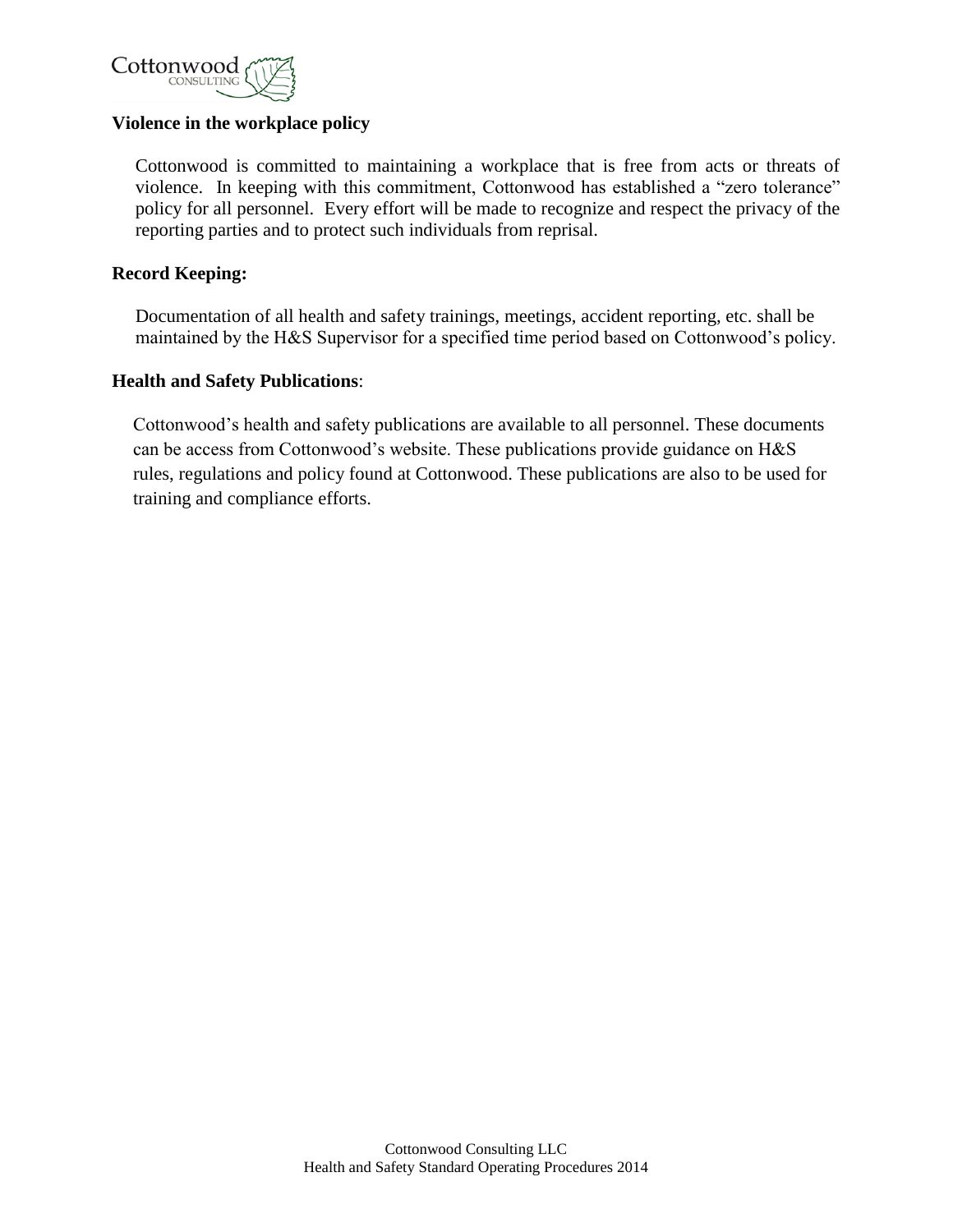

# **ATTACHMENT 1**

**FORMS**

Cottonwood Consulting LLC Health and Safety Standard Operating Procedures 2014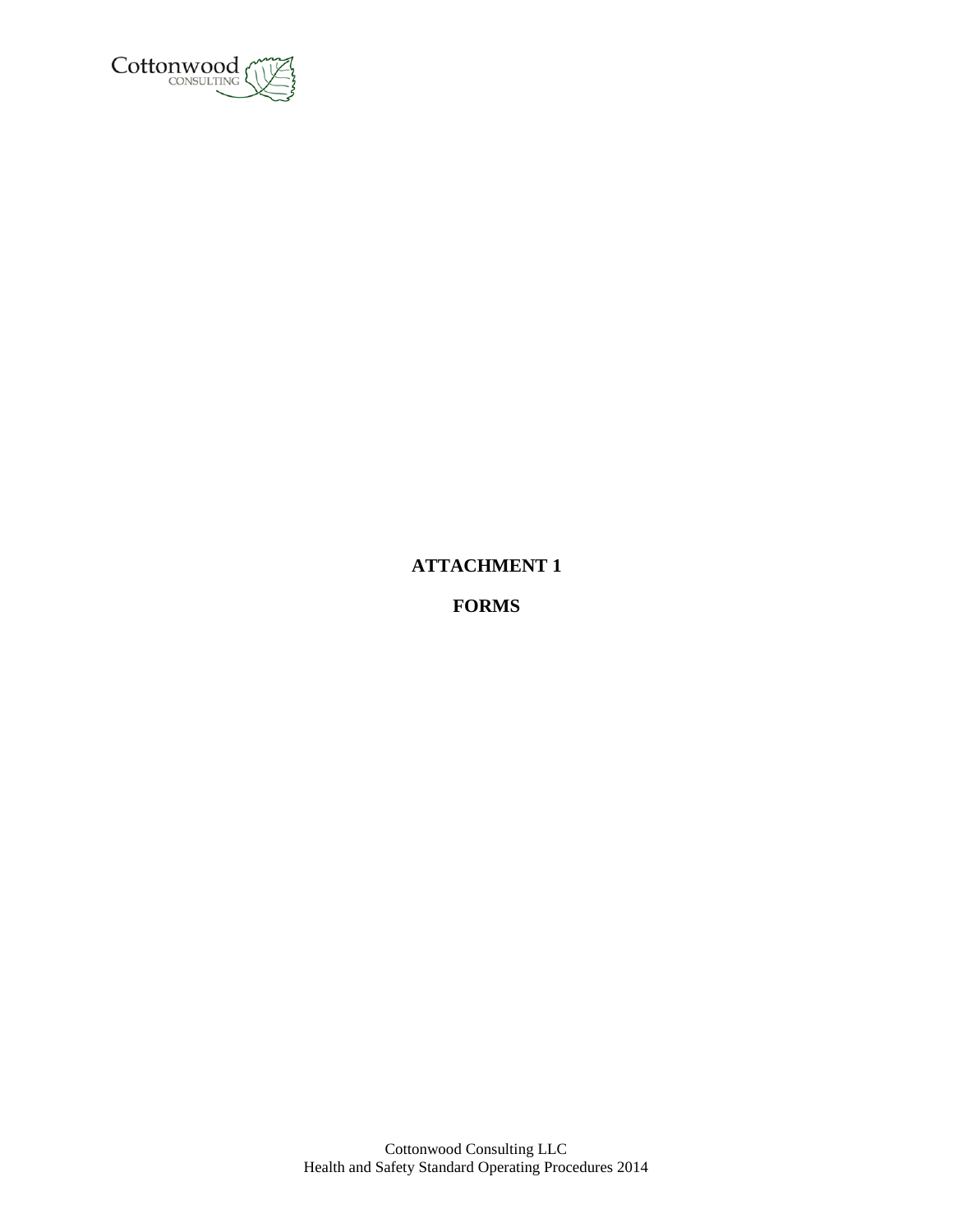

# **Regular Safety Meeting Form**

**Cottonwood Consulting LLC**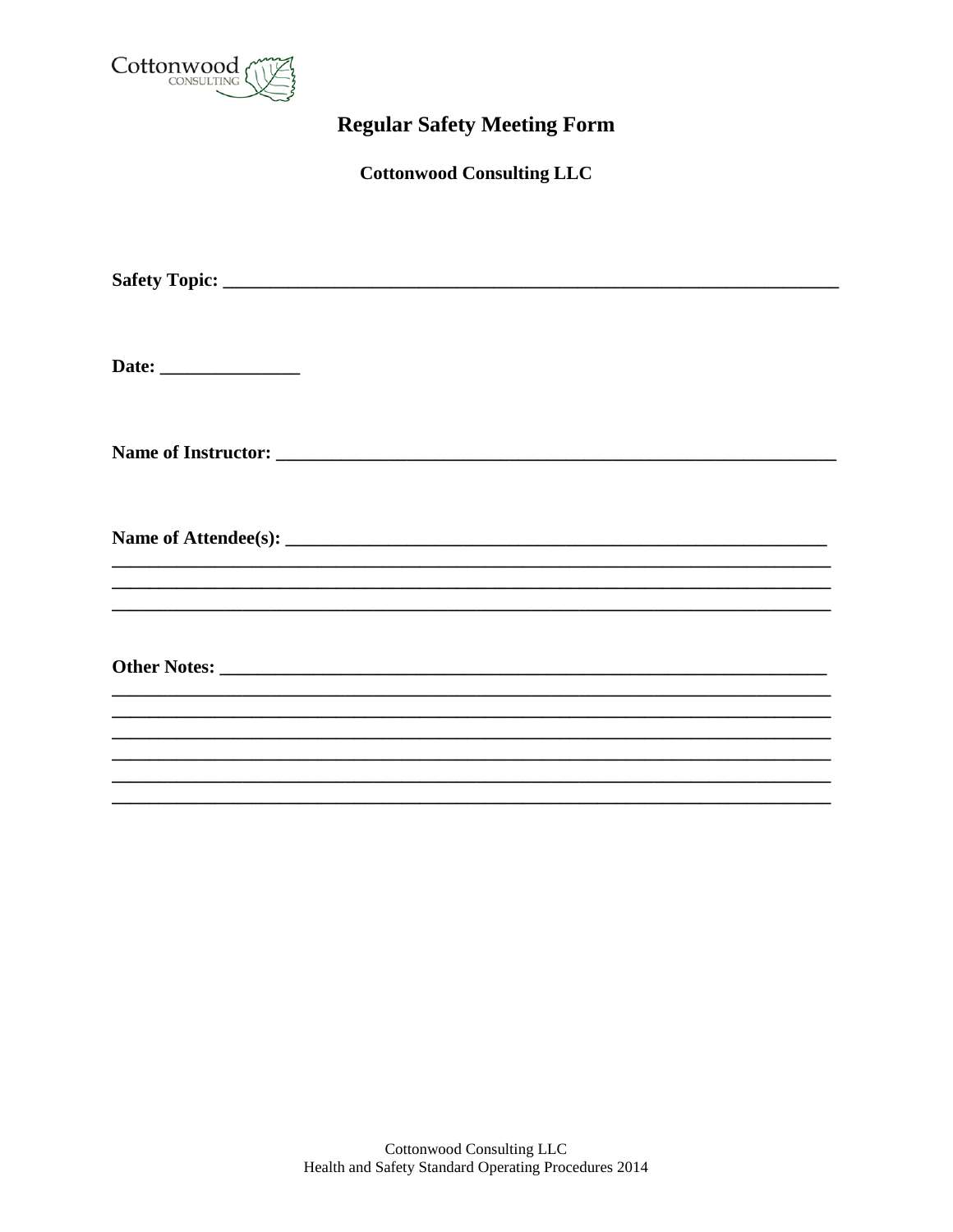

# **Pre-job Safety Meeting Form**

**Cottonwood Consulting LLC**

| <b>Description of work:</b> Letterstown the second second second second second second second second second second second second second second second second second second second second second second second second second second s |  |
|-------------------------------------------------------------------------------------------------------------------------------------------------------------------------------------------------------------------------------------|--|
|                                                                                                                                                                                                                                     |  |

\_\_\_\_\_\_\_\_\_\_\_\_\_\_\_\_\_\_\_\_\_\_\_\_\_\_\_\_\_\_\_\_\_\_\_\_\_\_\_\_\_\_\_\_\_\_\_\_\_\_\_\_\_\_\_\_\_\_\_\_\_\_\_\_\_\_\_\_\_\_\_\_\_\_\_\_\_\_

**Location:**

| List individual job steps: | List safety hazards associated<br>with each step: | List ways to eliminate or<br>reduce risk: |
|----------------------------|---------------------------------------------------|-------------------------------------------|
|                            |                                                   |                                           |
|                            |                                                   |                                           |
|                            |                                                   |                                           |
|                            |                                                   |                                           |
|                            |                                                   |                                           |
|                            |                                                   |                                           |
|                            |                                                   |                                           |
|                            |                                                   |                                           |
|                            |                                                   |                                           |

**List any additional safety precautions:** 

| <b>Print Name:</b> | <b>Signature:</b> | <b>Company:</b> |
|--------------------|-------------------|-----------------|
|                    |                   |                 |
|                    |                   |                 |
|                    |                   |                 |

\_\_\_\_\_\_\_\_\_\_\_\_\_\_\_\_\_\_\_\_\_\_\_\_\_\_\_\_\_\_\_\_\_\_\_\_\_\_\_\_\_\_\_\_\_\_\_\_\_\_\_\_\_\_\_\_\_\_\_\_\_\_\_\_\_\_\_\_\_\_\_\_\_\_\_\_\_\_ \_\_\_\_\_\_\_\_\_\_\_\_\_\_\_\_\_\_\_\_\_\_\_\_\_\_\_\_\_\_\_\_\_\_\_\_\_\_\_\_\_\_\_\_\_\_\_\_\_\_\_\_\_\_\_\_\_\_\_\_\_\_\_\_\_\_\_\_\_\_\_\_\_\_\_\_\_\_ \_\_\_\_\_\_\_\_\_\_\_\_\_\_\_\_\_\_\_\_\_\_\_\_\_\_\_\_\_\_\_\_\_\_\_\_\_\_\_\_\_\_\_\_\_\_\_\_\_\_\_\_\_\_\_\_\_\_\_\_\_\_\_\_\_\_\_\_\_\_\_\_\_\_\_\_\_\_ \_\_\_\_\_\_\_\_\_\_\_\_\_\_\_\_\_\_\_\_\_\_\_\_\_\_\_\_\_\_\_\_\_\_\_\_\_\_\_\_\_\_\_\_\_\_\_\_\_\_\_\_\_\_\_\_\_\_\_\_\_\_\_\_\_\_\_\_\_\_\_\_\_\_\_\_\_\_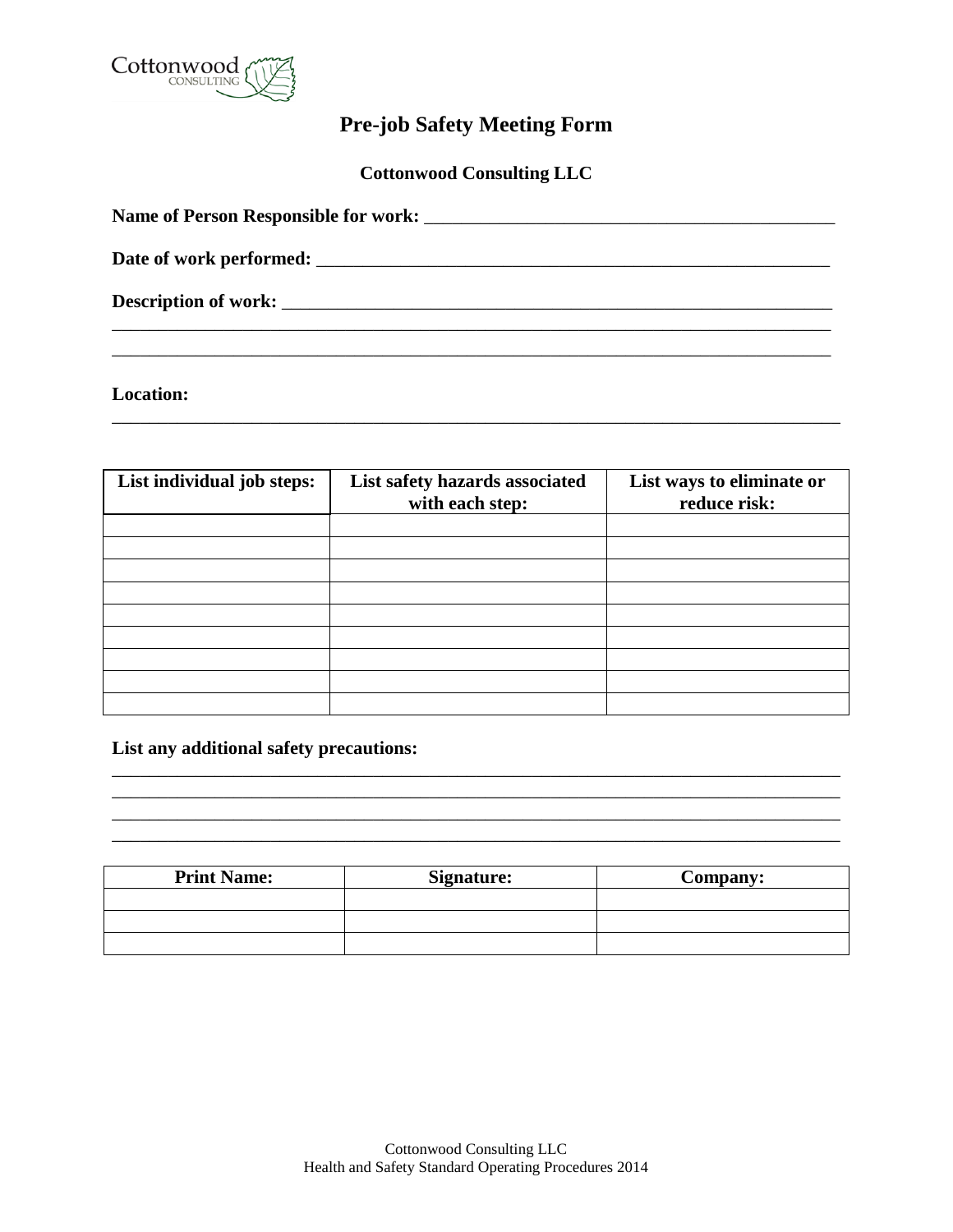

# **Incident Investigation Report Form**

## **Cottonwood Consulting LLC**

|                        | Date of incident: Time of incident:                                                                                   |                                                                                                                                                                                                                                                                                                                                                                                                                                                                                               |  |
|------------------------|-----------------------------------------------------------------------------------------------------------------------|-----------------------------------------------------------------------------------------------------------------------------------------------------------------------------------------------------------------------------------------------------------------------------------------------------------------------------------------------------------------------------------------------------------------------------------------------------------------------------------------------|--|
|                        |                                                                                                                       |                                                                                                                                                                                                                                                                                                                                                                                                                                                                                               |  |
|                        |                                                                                                                       |                                                                                                                                                                                                                                                                                                                                                                                                                                                                                               |  |
|                        |                                                                                                                       |                                                                                                                                                                                                                                                                                                                                                                                                                                                                                               |  |
|                        | <b>Title/Organization</b>                                                                                             |                                                                                                                                                                                                                                                                                                                                                                                                                                                                                               |  |
|                        | <u> 1989 - Johann Barbara, martin amerikan basar dan berasal dan berasal dalam basar dalam basar dalam basar dala</u> |                                                                                                                                                                                                                                                                                                                                                                                                                                                                                               |  |
| Injury/first aid       | Injury/lost workday                                                                                                   |                                                                                                                                                                                                                                                                                                                                                                                                                                                                                               |  |
| <b>Property Damage</b> | Other                                                                                                                 |                                                                                                                                                                                                                                                                                                                                                                                                                                                                                               |  |
|                        |                                                                                                                       |                                                                                                                                                                                                                                                                                                                                                                                                                                                                                               |  |
|                        |                                                                                                                       |                                                                                                                                                                                                                                                                                                                                                                                                                                                                                               |  |
|                        |                                                                                                                       |                                                                                                                                                                                                                                                                                                                                                                                                                                                                                               |  |
|                        |                                                                                                                       |                                                                                                                                                                                                                                                                                                                                                                                                                                                                                               |  |
|                        |                                                                                                                       |                                                                                                                                                                                                                                                                                                                                                                                                                                                                                               |  |
|                        |                                                                                                                       |                                                                                                                                                                                                                                                                                                                                                                                                                                                                                               |  |
|                        |                                                                                                                       |                                                                                                                                                                                                                                                                                                                                                                                                                                                                                               |  |
|                        | <u> 1989 - Johann Stein, marwolaethau a bhann an t-Amhain an t-Amhain an t-Amhain an t-Amhain an t-Amhain an t-A</u>  | Date investigation started: ______________Time investigation started: ________________<br><u> 1989 - Andrea Santa Andrea Santa Andrea Santa Andrea Santa Andrea Santa Andrea Santa Andrea Santa Andrea San</u><br>,我们也不会有什么。""我们的人,我们也不会有什么?""我们的人,我们也不会有什么?""我们的人,我们也不会有什么?""我们的人,我们也不会有什么?""我们的人<br><b>Personnel Involved in the Incident</b><br>Severity of the Incident (check all that apply)<br>Injured person(s), if applicable:<br><b>Description of the Incident (what occurred)</b> |  |